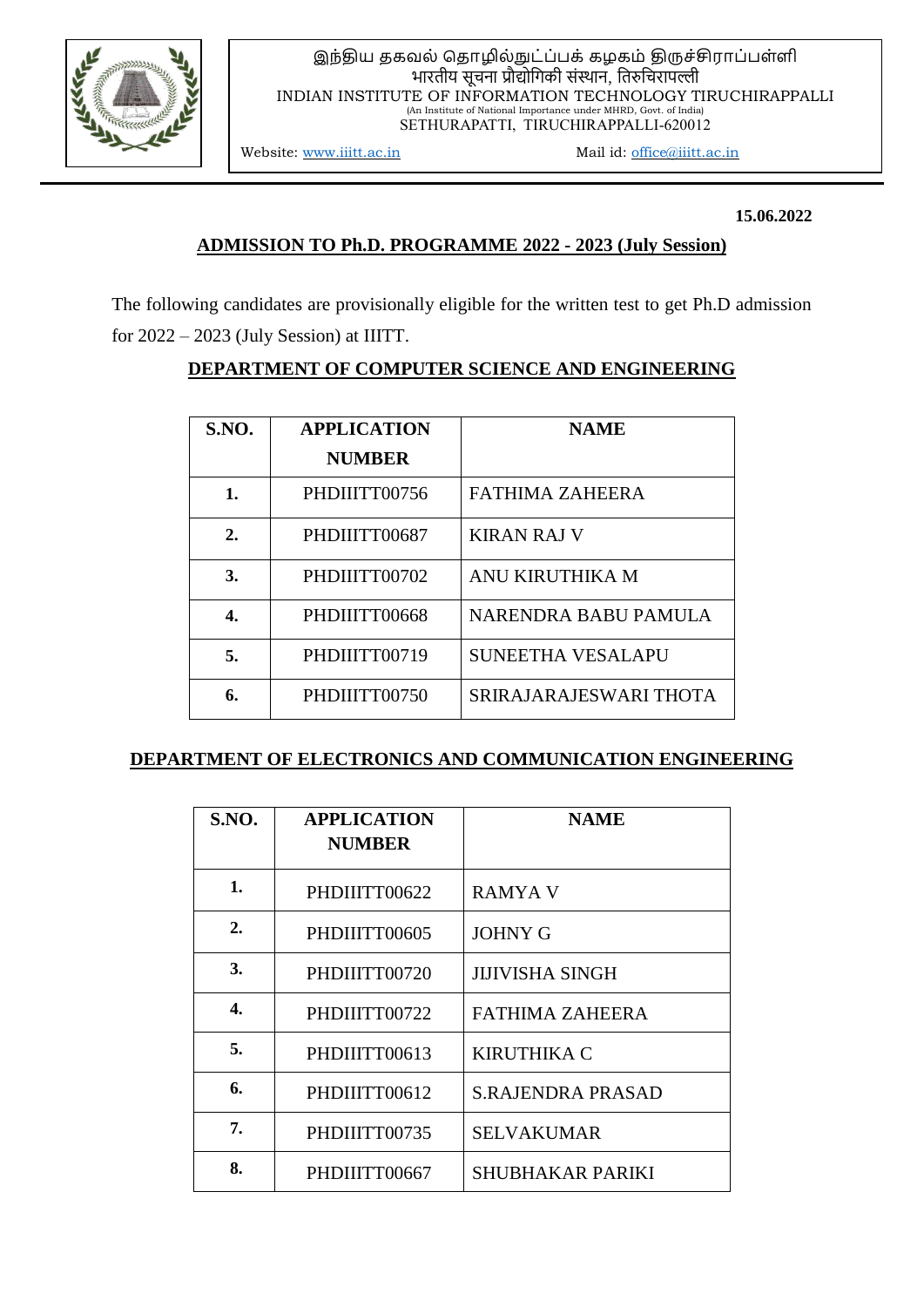

# இந்திய தகவல் ததொழில்நுட்ப்பக் கழகம் திருச்சிரொப்பள்ளி भारतीय सूचना प्रौद्योगिकी संस्थान, गतरुगचरापल्ली INDIAN INSTITUTE OF INFORMATION TECHNOLOGY TIRUCHIRAPPALLI (An Institute of National Importance under MHRD, Govt. of India) SETHURAPATTI, TIRUCHIRAPPALLI-620012

Website: [www.iiitt.ac.in](http://www.iiitt.ac.in/) Mail id: [office@](mailto:%20iiitt.office@gmail.com)iiitt.ac.in

### **DEPARTMENT OF MECHANICAL ENGINEERING**

| <b>S.NO.</b> | <b>APPLICATION</b><br><b>NUMBER</b> | <b>NAME</b>                  |
|--------------|-------------------------------------|------------------------------|
| 1.           | PHDIIITT00609                       | <b>DANIEL WILLSON</b>        |
| 2.           | PHDIIITT00606                       | VIJAYA KUMAR P               |
| 3.           | PHDIIITT00618                       | <b>M FRANKLIN SAHAYARAJ</b>  |
| 4.           | PHDIIITT00663                       | RAMANATHAN R                 |
| 5.           | PHDIIITT00745                       | PITCHIA KRISHNAN B           |
| 6.           | PHDIIITT00680                       | <b>GRACIOUS ARUN</b>         |
| 7.           | PHDIIITT00608                       | <b>MANOJ MOHAN PRASATH V</b> |

### **DEPARTMENT OF SCIENCE AND HUMANITIES**

### **ECONOMICS**

| <b>S.NO.</b> | <b>APPLICATION</b><br><b>NUMBER</b> | <b>NAME</b>            |
|--------------|-------------------------------------|------------------------|
| 1.           | PHDIIITT00741                       | <b>NAUSHABA AKHTAR</b> |
| 2.           | PHDIIITT00748                       | <b>SENTHILKUMAR S</b>  |
| 3.           | PHDIIITT00726                       | <b>VEERESH TADAHAL</b> |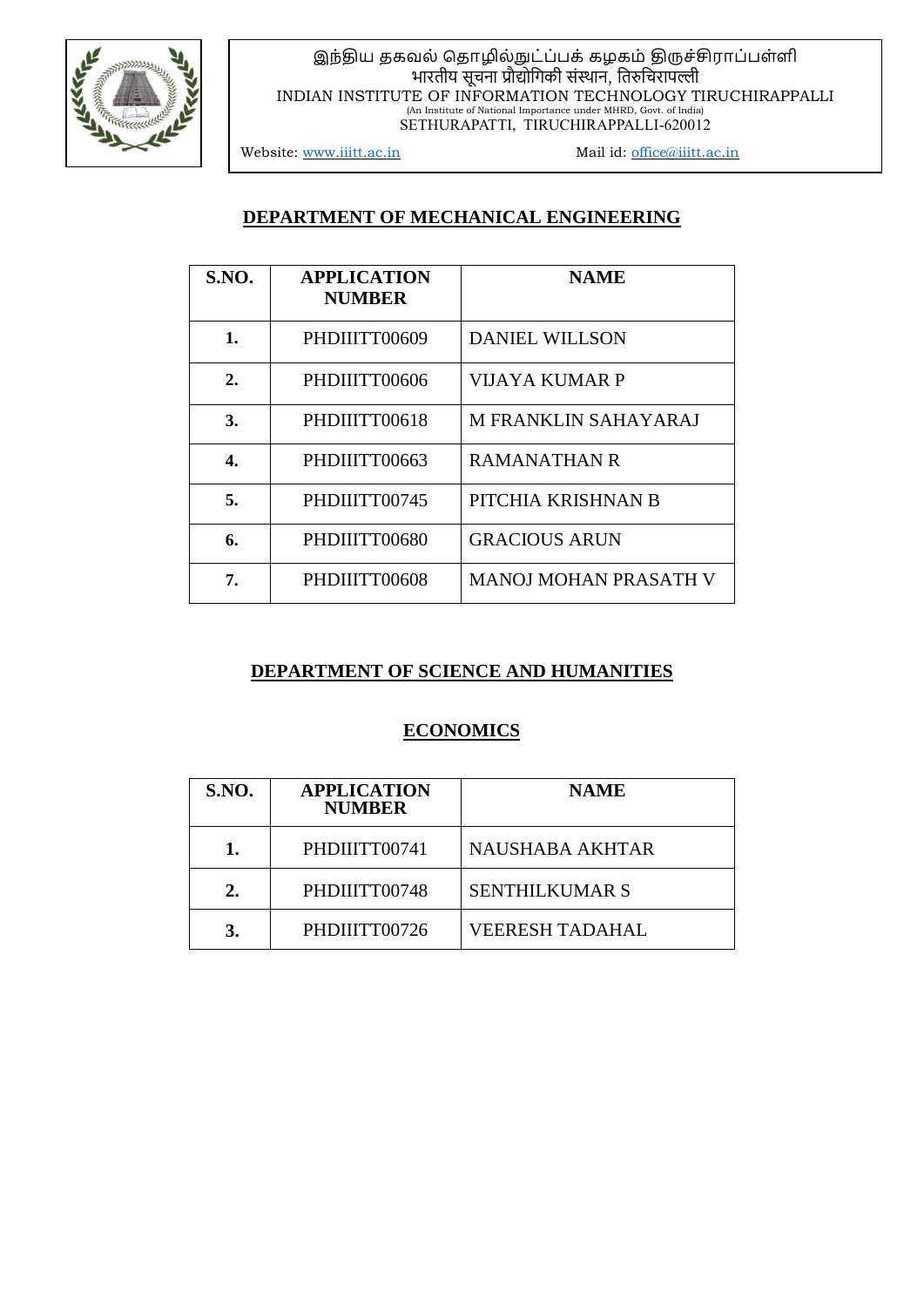

#### இந்திய தகவல் ததொழில்நுட்ப்பக் கழகம் திருச்சிரொப்பள்ளி भारतीय सूचना प्रौद्योगिकी संस्थान, गतरुगचरापल्ली INDIAN INSTITUTE OF INFORMATION TECHNOLOGY TIRUCHIRAPPALLI (An Institute of National Importance under MHRD, Govt. of India) SETHURAPATTI, TIRUCHIRAPPALLI-620012

Website: [www.iiitt.ac.in](http://www.iiitt.ac.in/) Mail id: [office@](mailto:%20iiitt.office@gmail.com)iiitt.ac.in

### **ENGLISH**

| <b>S.NO.</b> | <b>APPLICATION</b><br><b>NUMBER</b> | <b>NAME</b>               |
|--------------|-------------------------------------|---------------------------|
|              | PHDIIITT00614                       | <b>R MANIDOSS</b>         |
| 2.           | PHDIIITT00662                       | <b>GIFTY MARIAM ALEXY</b> |
| 3.           | PHDIIITT00699                       | <b>SAVITHA SHREE</b>      |
|              | PHDIIITT00688                       | <b>K NALINI</b>           |
| 5.           | PHDIIITT00766                       | <b>ASHWINI K</b>          |

### **PHYSICS**

| <b>S.NO.</b> | <b>APPLICATION</b><br><b>NUMBER</b> | <b>NAME</b>   |
|--------------|-------------------------------------|---------------|
|              | PHDIIITT00653                       | M BHAKYALATHA |

### **MATHEMATICS**

| <b>S.NO.</b> | <b>APPLICATION</b><br><b>NUMBER</b> | <b>NAME</b>             |
|--------------|-------------------------------------|-------------------------|
| 1.           | PHDIIITT00711                       | <b>T VENU</b>           |
| 2.           | PHDIIITT00704                       | <b>VENGALA NARENDER</b> |
| 3.           | PHDIIITT00765                       | <b>SK ENAMUL</b>        |

### **Instructions/information for Short-listed Candidates:**

- The written test will be conducted through online mode tentatively on  $06<sup>th</sup>$  July 2022 (11.00 a.m. to 12.00 noon) based on GATE/NET syllabus 2022.
- Written test comprises of 50 multiple choice questions for 50 marks
- The question paper pattern comprises of 20 marks from general skills (English and